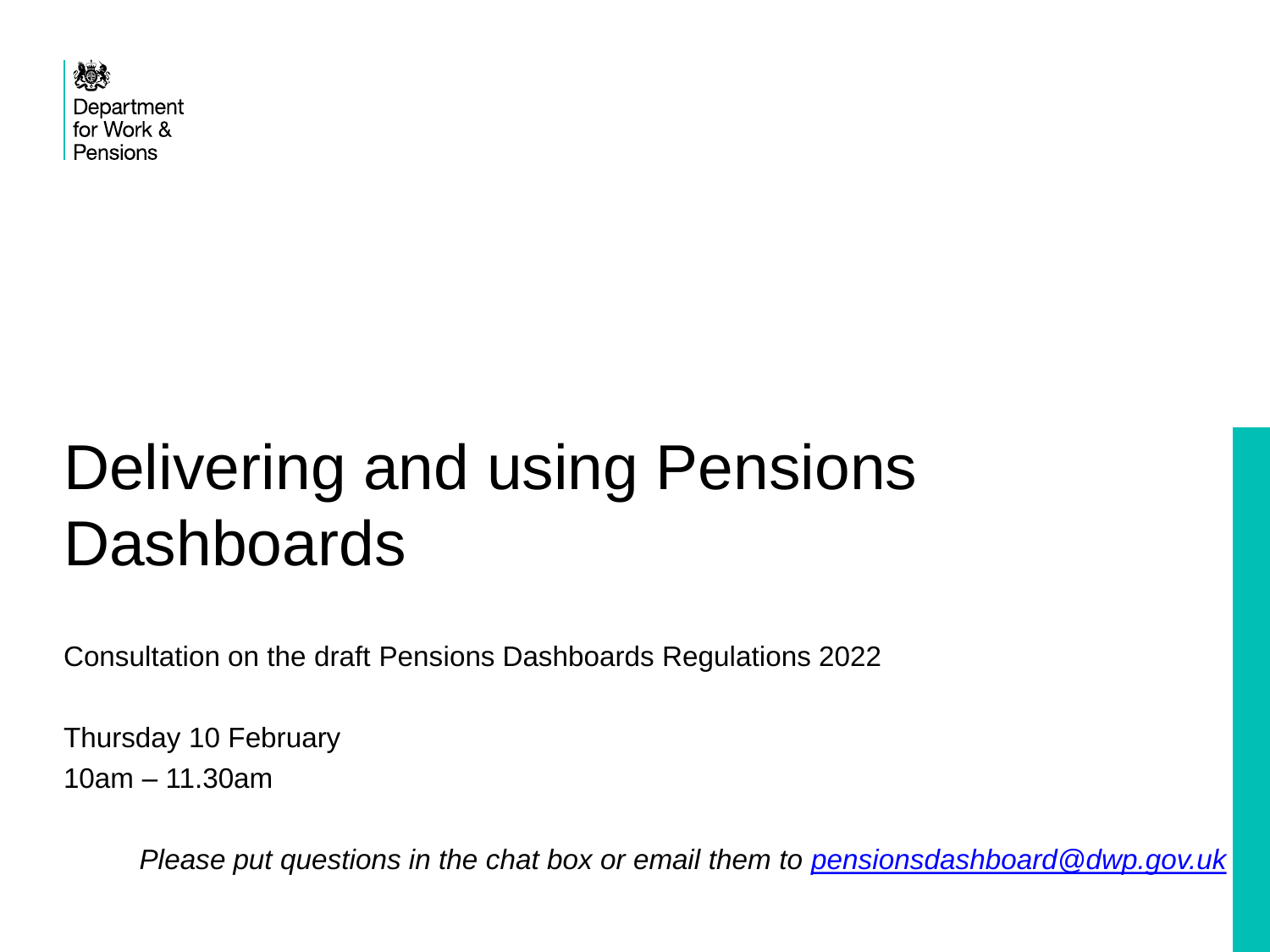## Scope and objectives of this webinar

- This session will focus on dashboards themselves: from the perspective both of the **user**, and in terms of the requirements **dashboard providers** will need to meet in order to operate.
- This session will cover:
	- ➢ Introduction to dashboards & how they work
	- ➢ Consumer protection and pensions dashboards
		- ➢ What it means to be a Qualifying Pensions Dashboard Service
		- ➢ Displaying the view information
		- Design standards
	- $\triangleright$  Role of a third-party auditor
	- Dashboard functionality
	- FCA regulation of QPDS
	- ➢ Reporting and monitoring requirements

The session is being recorded and there will be a Q&A at the end of the presentation.

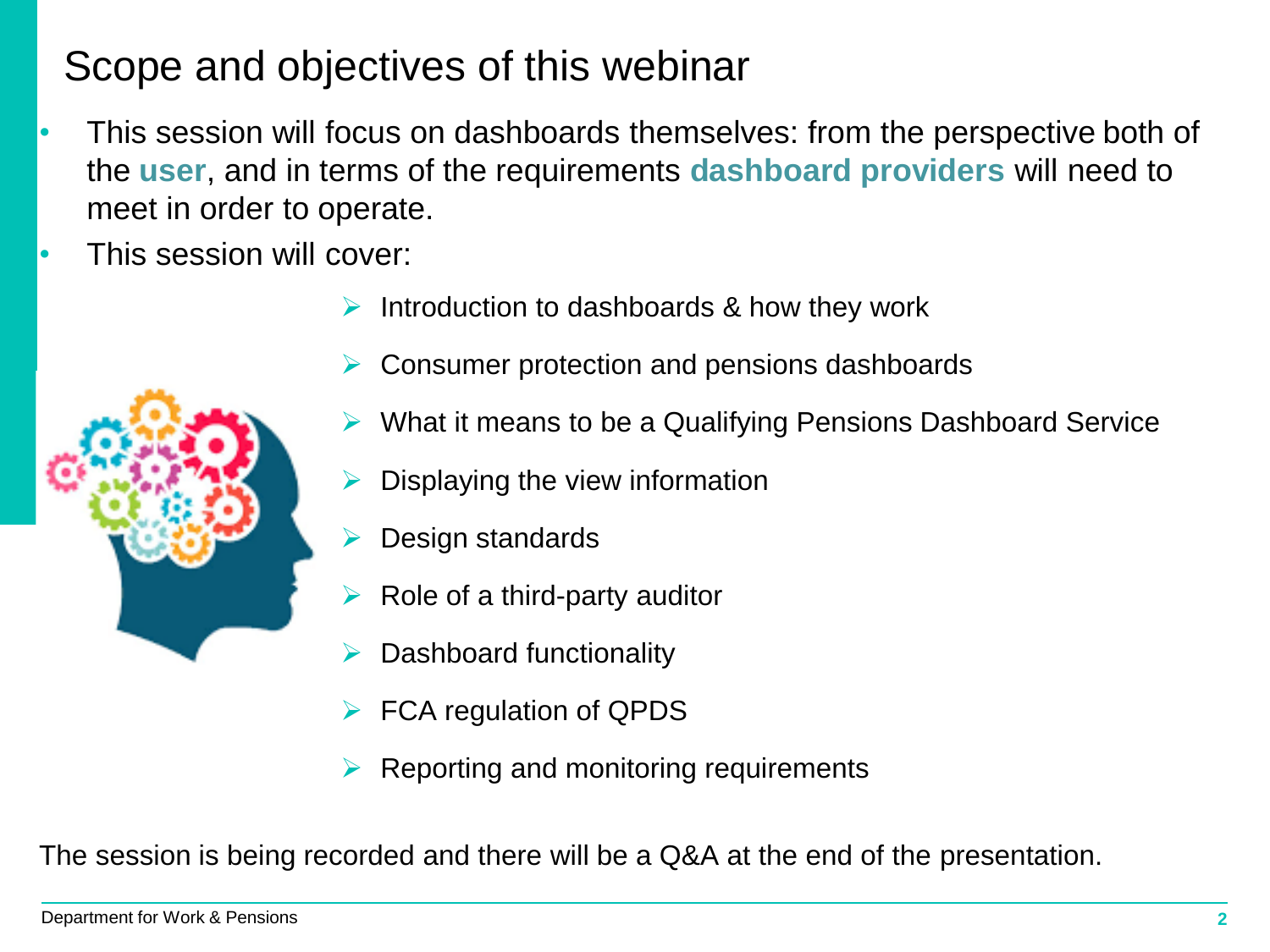## Purpose and scope of the Regulations and timeline

The Regulations extend to England, Scotland and Wales and set out:

- requirements for pensions dashboards service providers;
- requirements for trustees or managers of occupational pension schemes with at least 100 relevant members;
- relevant members include active and deferred members of occupational pension schemes, not pensioner members; and
- provisions for the Pensions Regulator to take enforcement action

### **Expected timeline:**

- Consultation closes 13 March 2022
- Consultation response expected to be published Summer 2022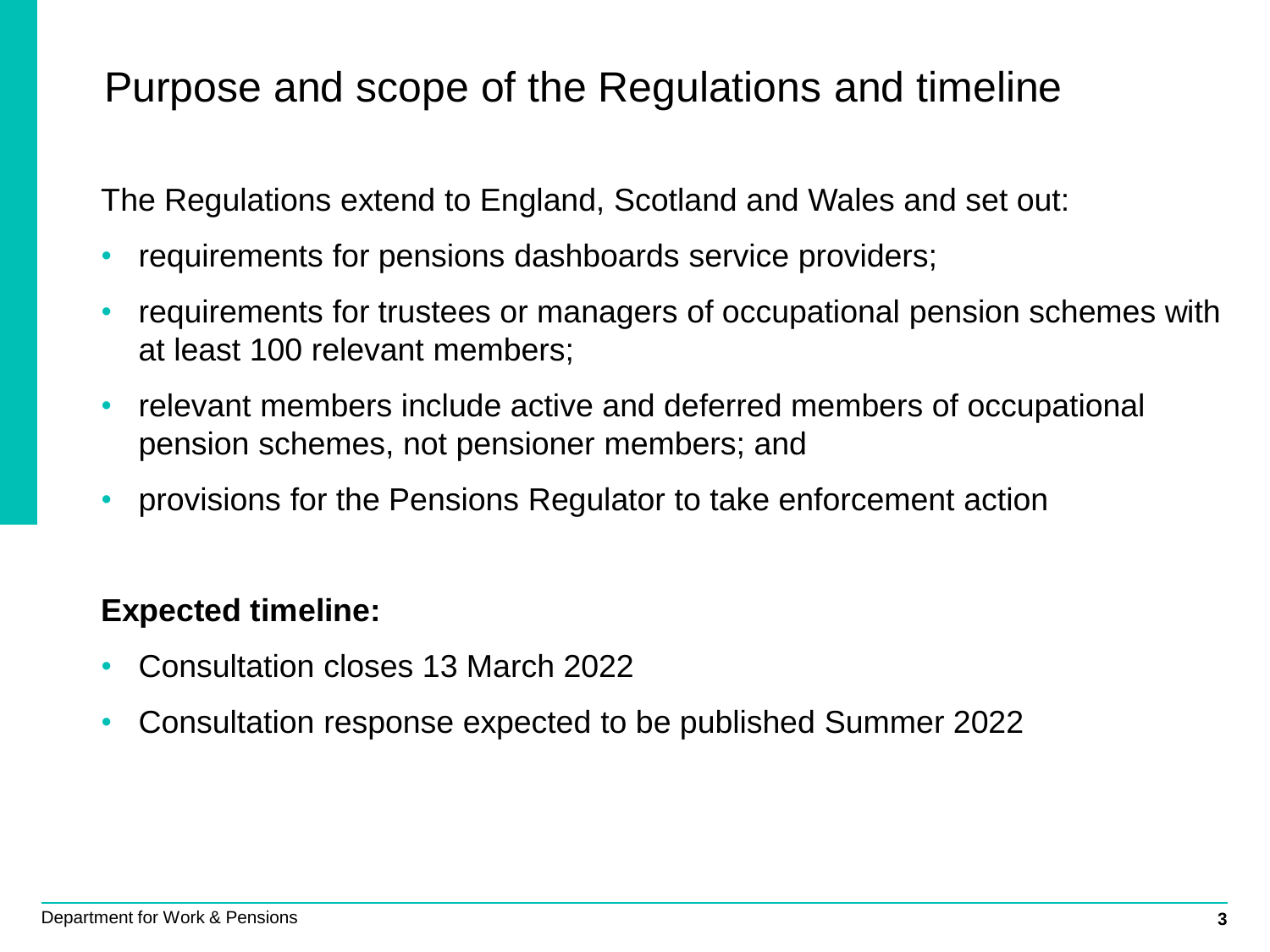## How dashboards will work

- The dashboard digital architecture will verify the individual's identity and obtain their consent to complete a search.
- Individuals will make a request to find their pensions, then once they've received a confirmed match, they can request to view more detailed data about their pension.
- All pensions information for the individual can be seen side by side on the dashboard, including information about expected income in retirement.

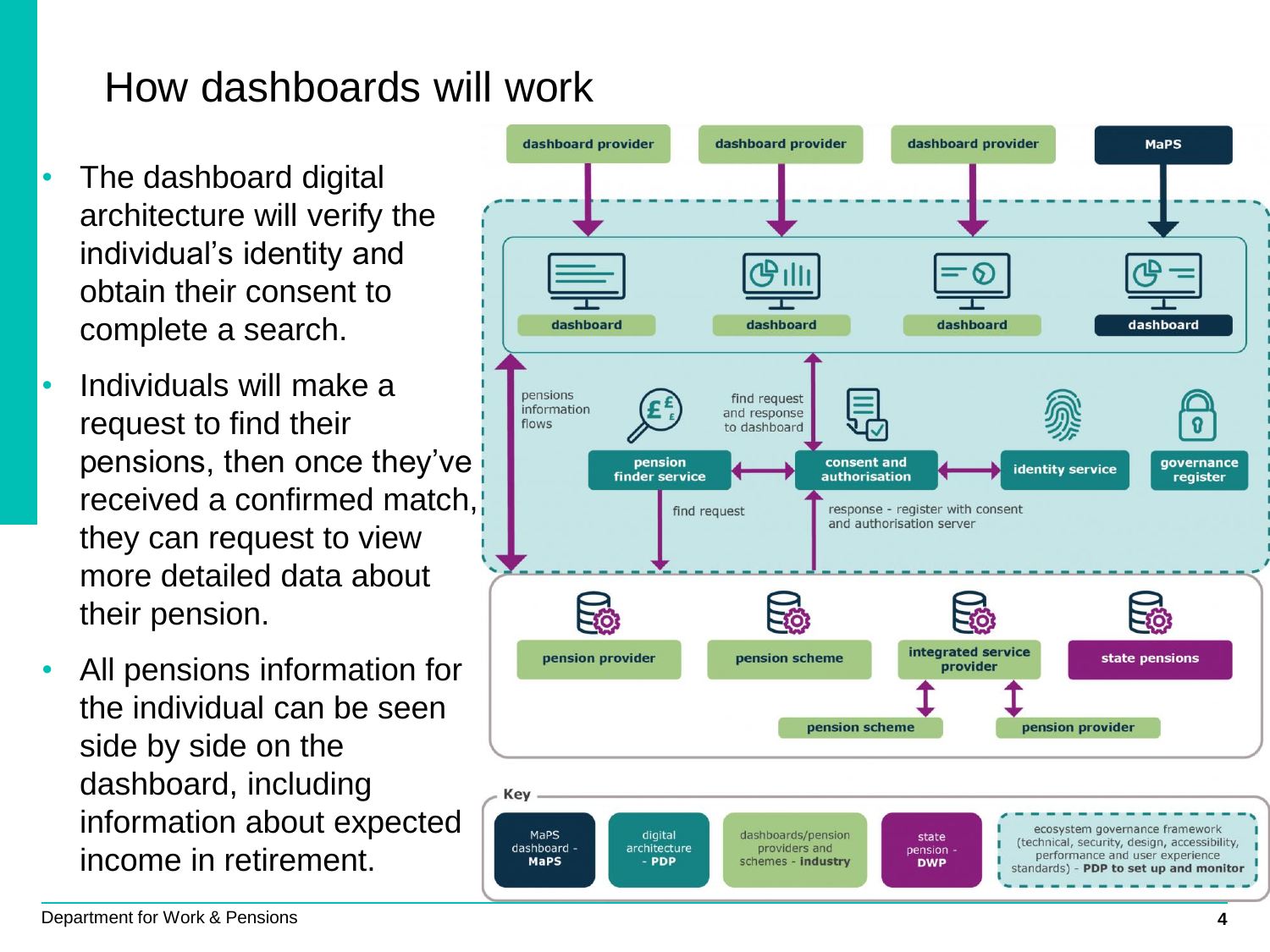### The digital architecture

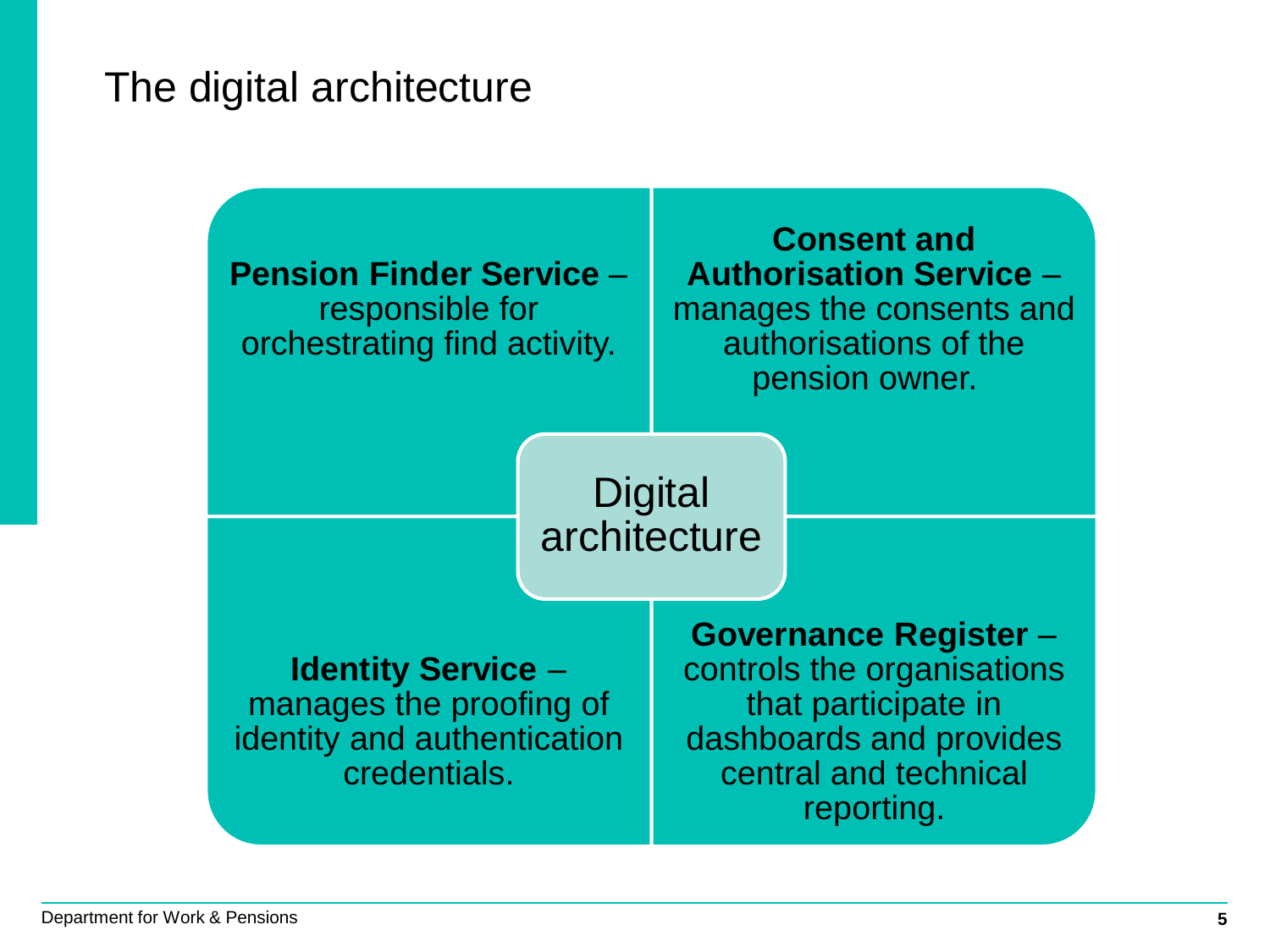### User Research – building on evidence and understanding user need

#### **Rapid Evidence Assessment of the existing evidence**

• This found the most important piece of information is projected retirement income

#### **Qualitative research**

- This found individuals expect as a minimum to see personal and workplace pensions, with retirement income projections
- A 'find-only' dashboard concept had limited appeal and participants still expected to see values; whereas 'find and view' service containing both accrued and projected value information has a wide level of appeal and resonates with the broadest possible range of potential end users.

#### **User-Centred Design and iterative user testing to inform service design and standards development**

• Testing so far has suggested presentation of income-based values is important to support user understanding and engagement, and seeing accrued and projected income values together aids user comprehension

#### **Usability Working Group**

• To ensure the user is fully represented in the development of pensions dashboards and includes representatives from consumer bodies and potential dashboard providers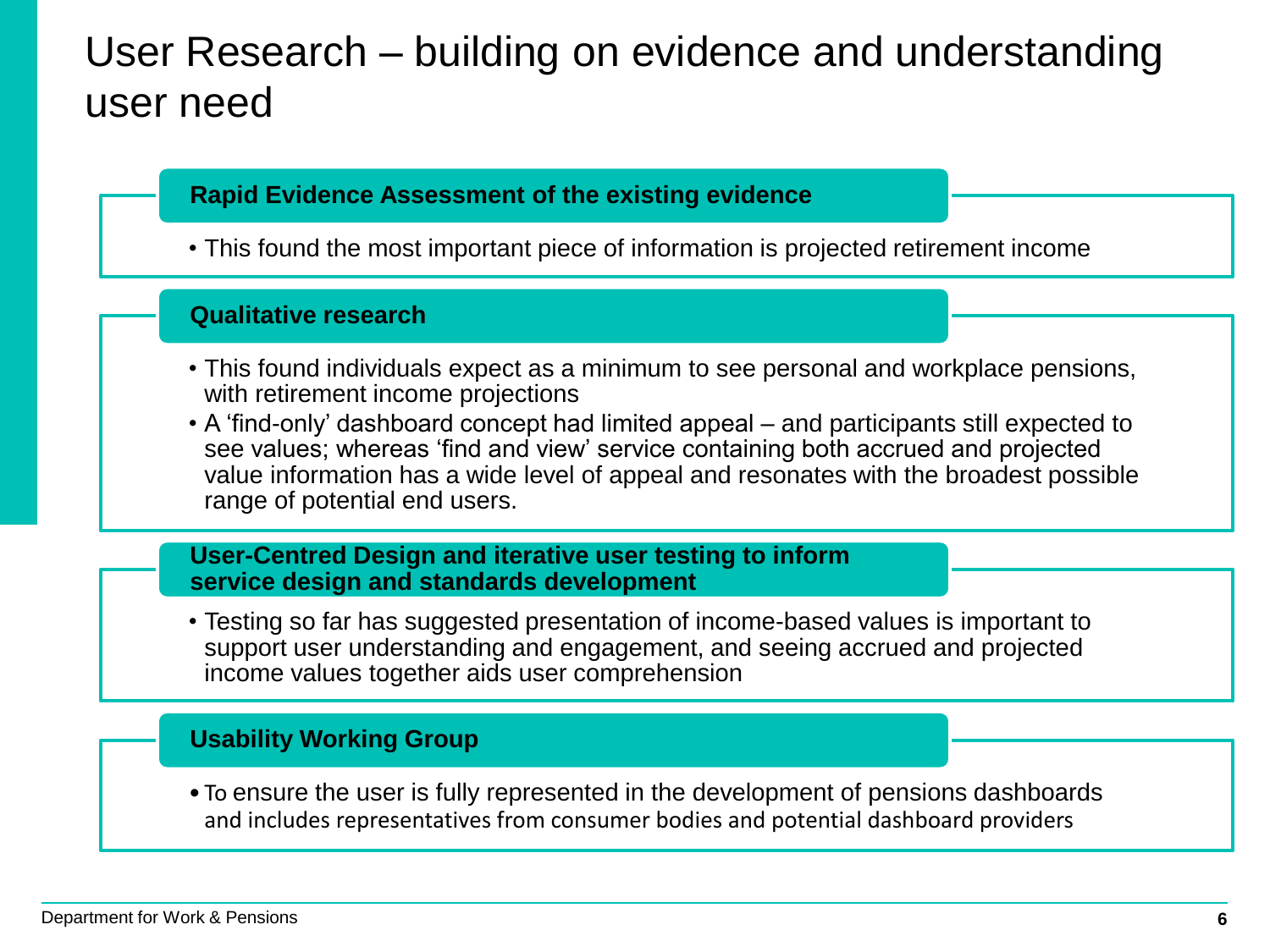## Standards: What are they and oversight of standards

What are standards?

> • Standards will provide further detail on how both pension schemes and QPDSs must comply with their legislative duties. They provide a greater level of technical or operational detail that would not be appropriate to outline in Regulations.

Why are they important?

- Compliance with standards is mandatory because:
- Failure to comply could pose a risk to the security of the dashboard ecosystem, or;
- Compliance is essential to ensure that dashboards are delivered successfully and dashboard users are provided with the right information, presented in the right manner.

Oversight and approval

- We propose that the DWP Secretary of State will have oversight powers.
- The Regulations would require the Secretary of State to approve the first set of standards and subsequent iterations containing amendments that are more than minor technical changes.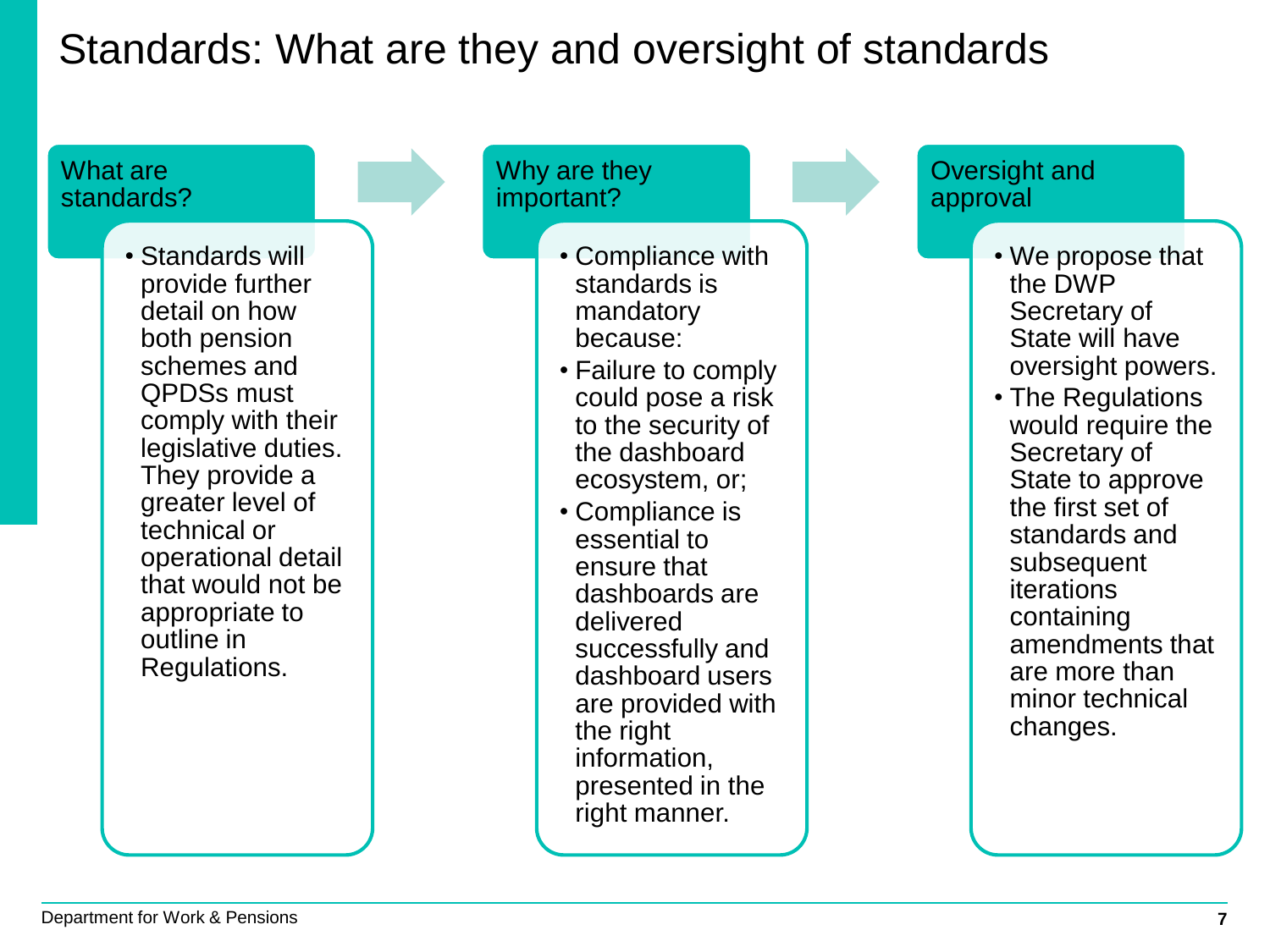## Consumer protection and pensions dashboards

- Consumer protection is at the heart of the pensions dashboard programme.
- There are three overarching design principles which underpin our approach to pensions dashboards with an aim of maximising consumer protection:

Put the individual at the heart of the process by giving people access to clear information online.

Ensure individuals' data is secure, accurate and simple to understand, minimising the risks to the consumer and the potential for confusion.

Ensure that the individual is always in control over who has access to their data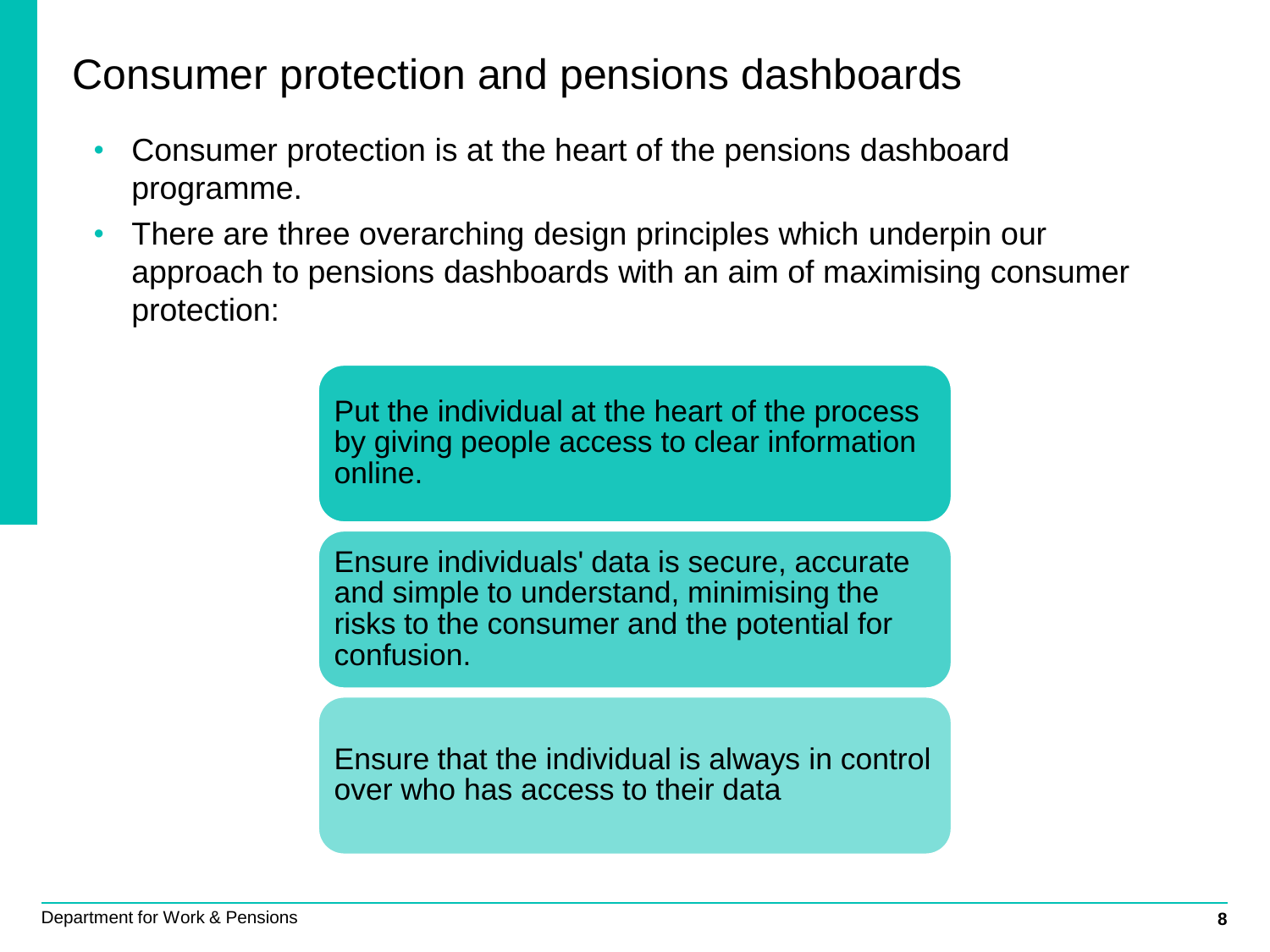### What does it mean to be a QPDS?

• In order to become a *qualifying* pensions dashboard service and maintain qualifying status, there are a number of requirements a dashboard provider must meet and continue to meet when operating.

| Connecting to the digital<br>architecture         | • A QPDS must connect to the MaPS specified digital<br>architecture.                                                                                                                                 |  |
|---------------------------------------------------|------------------------------------------------------------------------------------------------------------------------------------------------------------------------------------------------------|--|
|                                                   |                                                                                                                                                                                                      |  |
| <b>Adhere to all MaPS</b><br>standards            | • QPDS are required to adhere and continue to adhere<br>to all of MaPS standards. Failure to meet certain<br>standards can lead to disconnection from the<br>ecosystem removing 'qualifying' status. |  |
|                                                   |                                                                                                                                                                                                      |  |
| <b>Obtain FCA authorisation</b><br>and permission | • A QPDS provider must be(come) FCA authorised and<br>obtain permission to undertake the new regulated<br>activity. QPDS must also comply with the FCA's<br>Handbook rules (to be determined).       |  |
|                                                   |                                                                                                                                                                                                      |  |
| Displaying the view data                          | • QPDS must display the view data and state pension<br>data in accordance with MaPS design standards.                                                                                                |  |
|                                                   |                                                                                                                                                                                                      |  |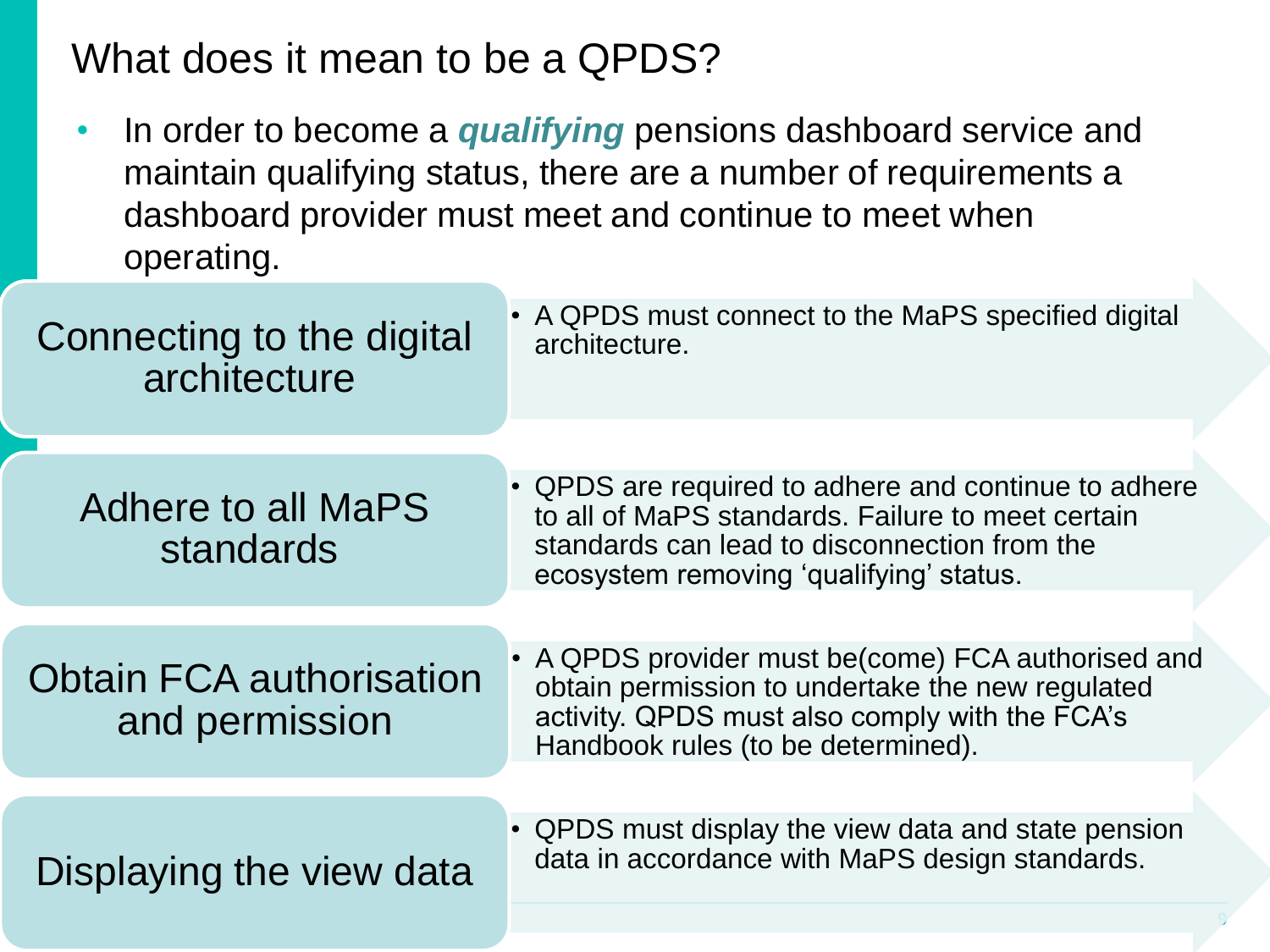How the view data and state pension data will be displayed

The individual is always in control of who has access and can view their data.

QPDS will be required to display the view data and state pension data as soon as it is received.

Consent is required by the individual to issue a find request. Consent is then required by the individual to see the view data and state pensions data.

They will also be required to display this information in accordance with design standards which will be set out by MaPS.

The messaging

surrounding the values is critical in

ensuring individuals understand what

the values mean.

**Department for Work & Pensions and Contract Contract Contract Contract Contract Contract Contract Contract Contract Contract Contract Contract Contract Contract Contract Contract Contract Contract Contract Contract Contra**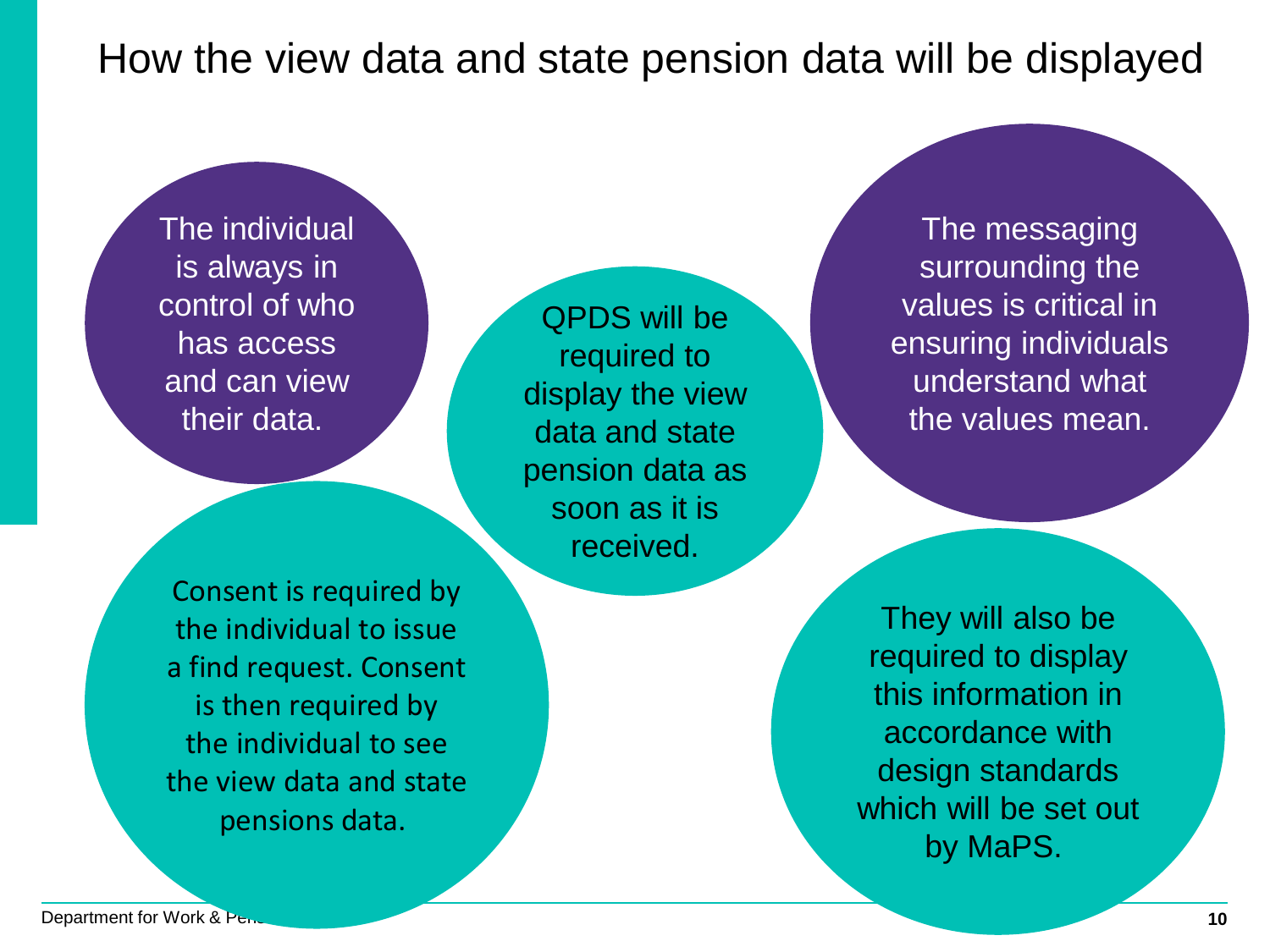### Design standards

- The design standards will ensure that dashboards keep users at their heart.
- PDP will develop the standards by identifying the user needs and the user research will feed into the design. The standards will be the result of comprehensive iterative testing to ensure that the user needs are met.
- The design standards are crucial for various reasons:

Ensure dashboards are simple and easy to use

Make the information easy to understand

Ensure a consistent level of consumer protection across all dashboards

Provide detail to dashboard providers on how to display the data

Encourage trust in dashboards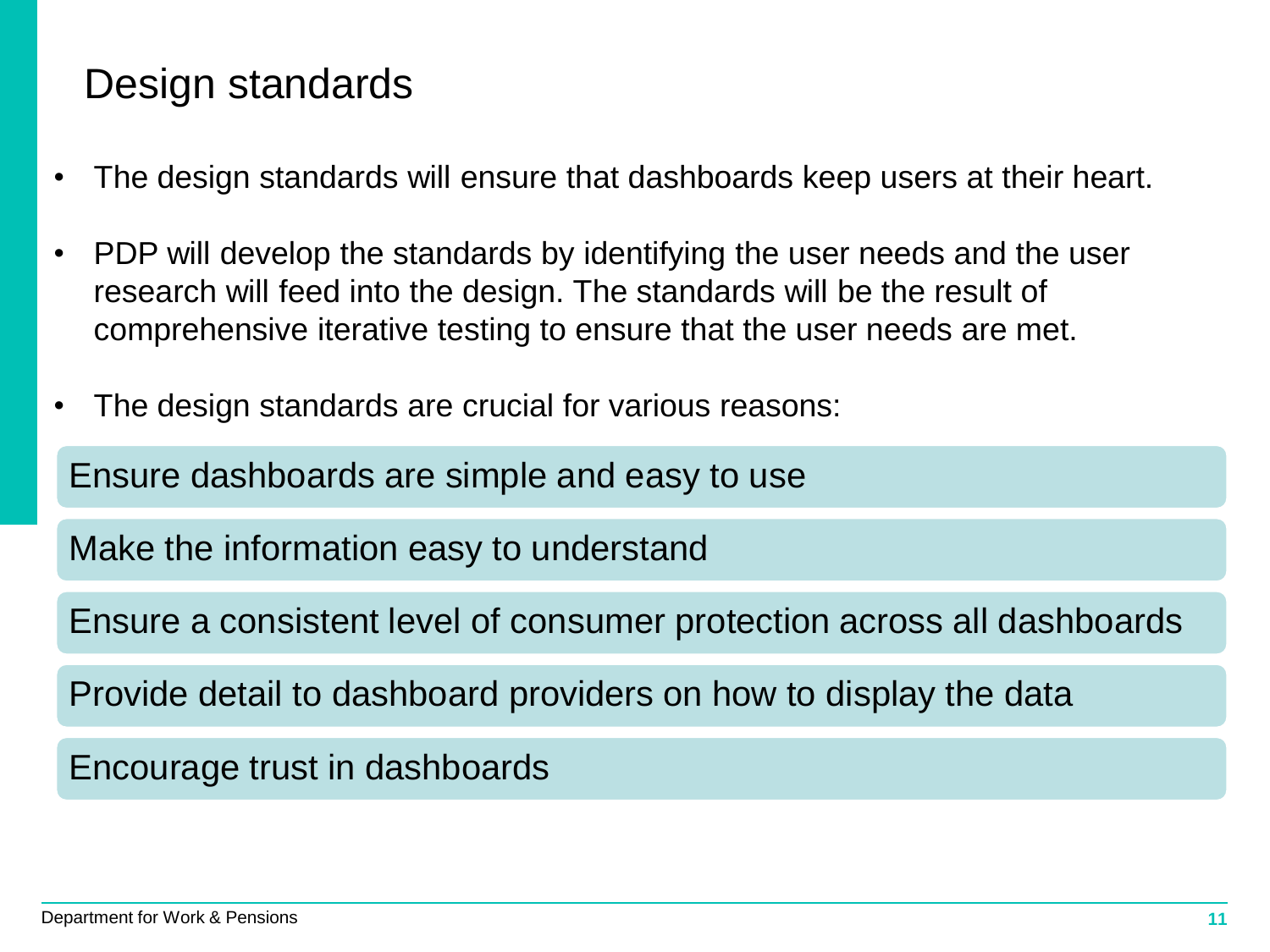### Role of the third-party auditor

- We are proposing to utilise a third-party audit approach whereby a trusted and independent professional is engaged by the dashboard provider to provide assurance to MaPS that the qualifying pensions dashboard service is compliant with certain standards
- This is focused particularly on those standards which are not easily detectable automatically, or which require a degree of judgement.
- We are keen to gather views on this approach from potential dashboard providers and others with an interest.

| <b>Auditor</b><br>engaged by<br>dashboard<br>provider to<br>check<br>compliance. | <b>Auditor</b><br>would alert<br>providers to<br>any issues<br>with their<br>dashboard. | Provider<br>expected to<br>rectify any<br><b>issues</b><br>identified | <b>Report sent</b><br>to MaPS to<br>assure that<br>the<br>provider's<br>dashboard<br><b>IS</b> |
|----------------------------------------------------------------------------------|-----------------------------------------------------------------------------------------|-----------------------------------------------------------------------|------------------------------------------------------------------------------------------------|
|                                                                                  |                                                                                         |                                                                       | compliant.                                                                                     |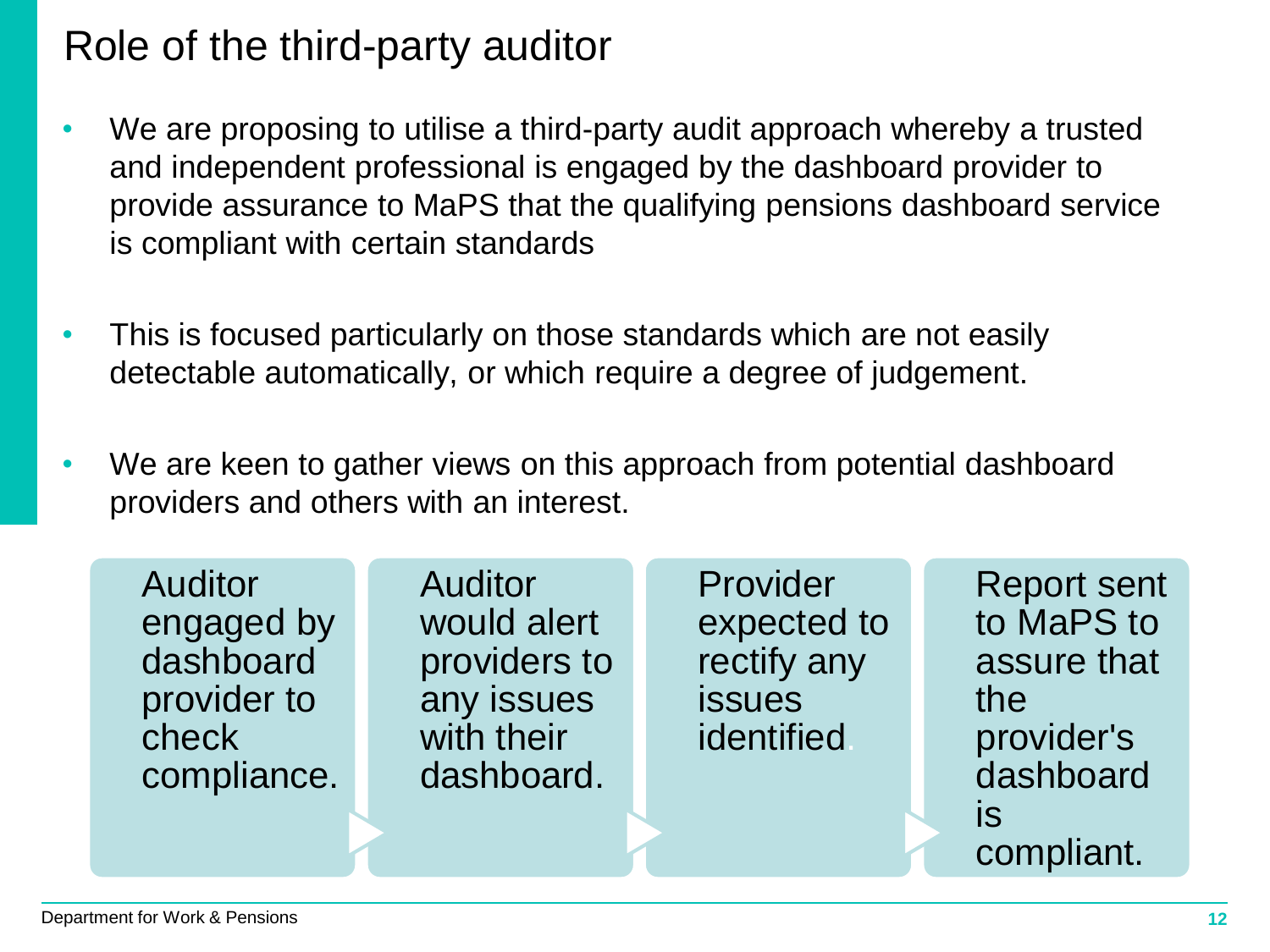## Dashboard Functionality

Dashboards will not be able to offer any functionality which enables **transactions**.

### **Delegated access**

• QPDS may offer delegated access and these delegates will only be to defined groups who are appropriately qualified IFAs and MaPS guiders.

### **Manipulation of data**

• Ensuring the view data is displayed in accordance with design standards assures that the data is not manipulated.

### **Data export**

• We intend to use the consultation to obtain stakeholder views on the benefits and risks that could arise from data export.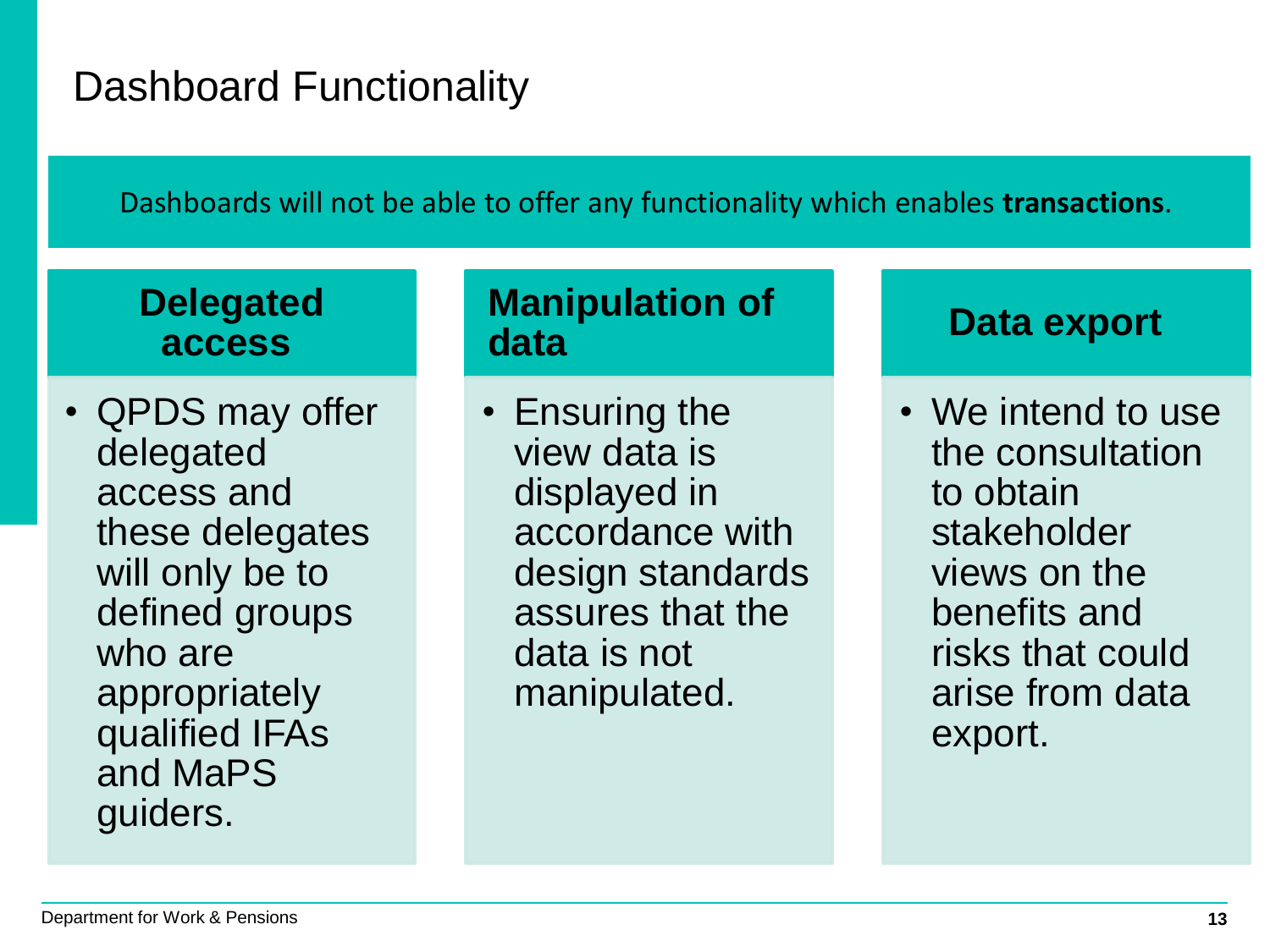### Delegated access in depth

• A dashboard may offer delegated access only to defined groups:

MaPS Guiders, who, as part of the government's MaPS, can provide guidance to individuals based on their view data and state pensions data;

A person with permission to advise on investments as referred to in article 53(1) of the FSMA 2000 (regulated activities) Order 2001 (a) who can provide further pensions advice and guidance to individuals.

A person with permission to advise on the conversion or transfer of pension benefits as referred to in Article 53E of the FSMA 2000 (regulated activities) Order 2001; or

Another person whom MaPS considers appropriate. This will allow further groups to be added, as testing builds an understanding the needs of dashboard users.

• Individuals can revoke the consent for an authorised delegate to access their pensions information at any time.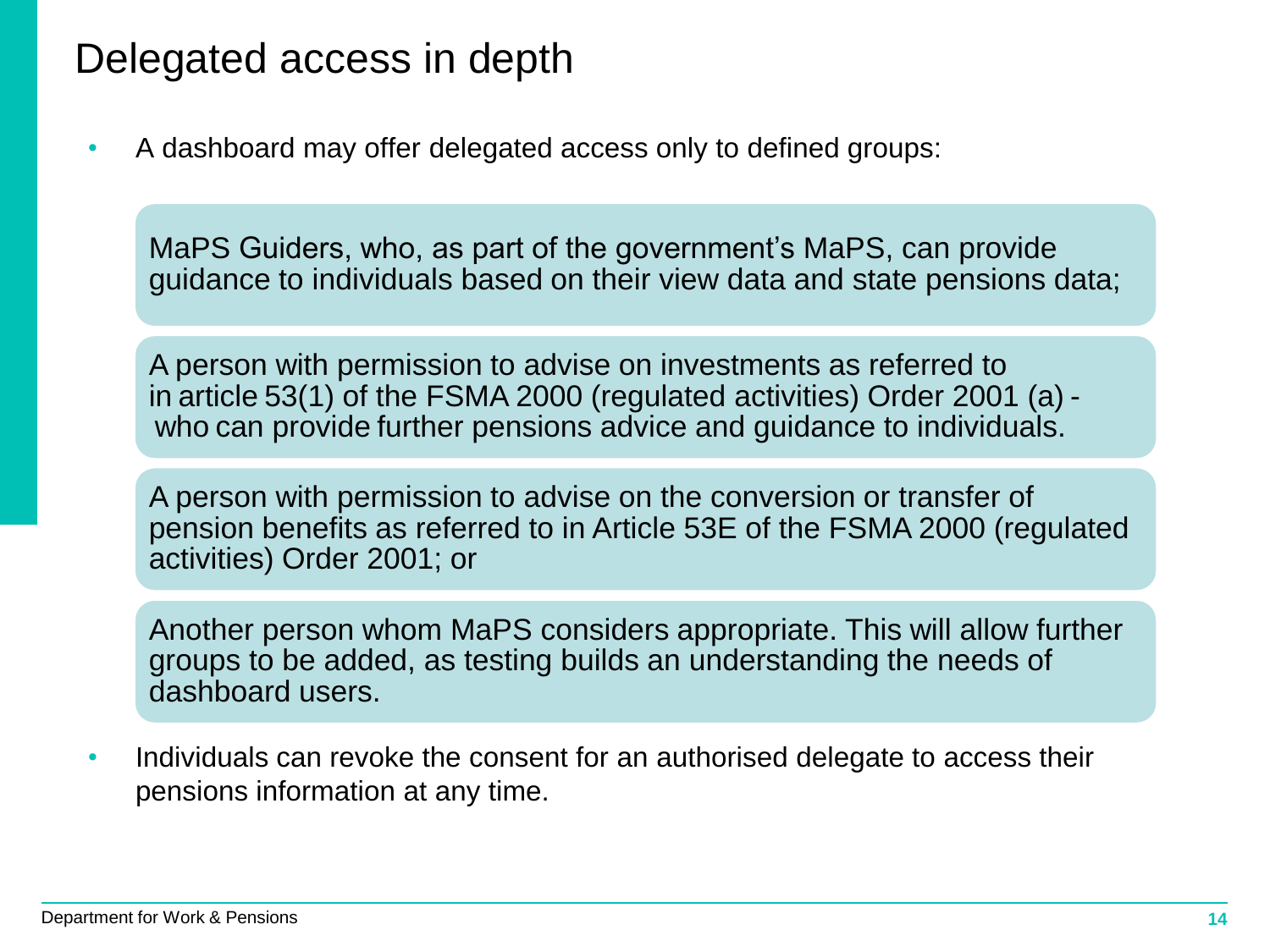## Dashboard functionality in depth

- We anticipate that dashboard providers will want to foster innovation and increase their functionality as technology develops.
- However, we want to ensure that individuals can trust dashboards and the data shown on them .
- We are therefore proposing a relatively restrictive approach to the manipulation of data.
- Design standards will set out requirements on how the data must be displayed, and will detail the circumstances where values may be combined, displayed graphically, or displayed in alternatives to annual amounts. The design standards could also cover the contextualisation of pensions information.
- We recognise that the approach we have proposed around manipulation of data means that some functionality and innovation envisaged may not be possible.
- The question of whether and what additional information may be allowed on dashboards is a matter for the FCA to determine and specify in its rules for QPDS providers.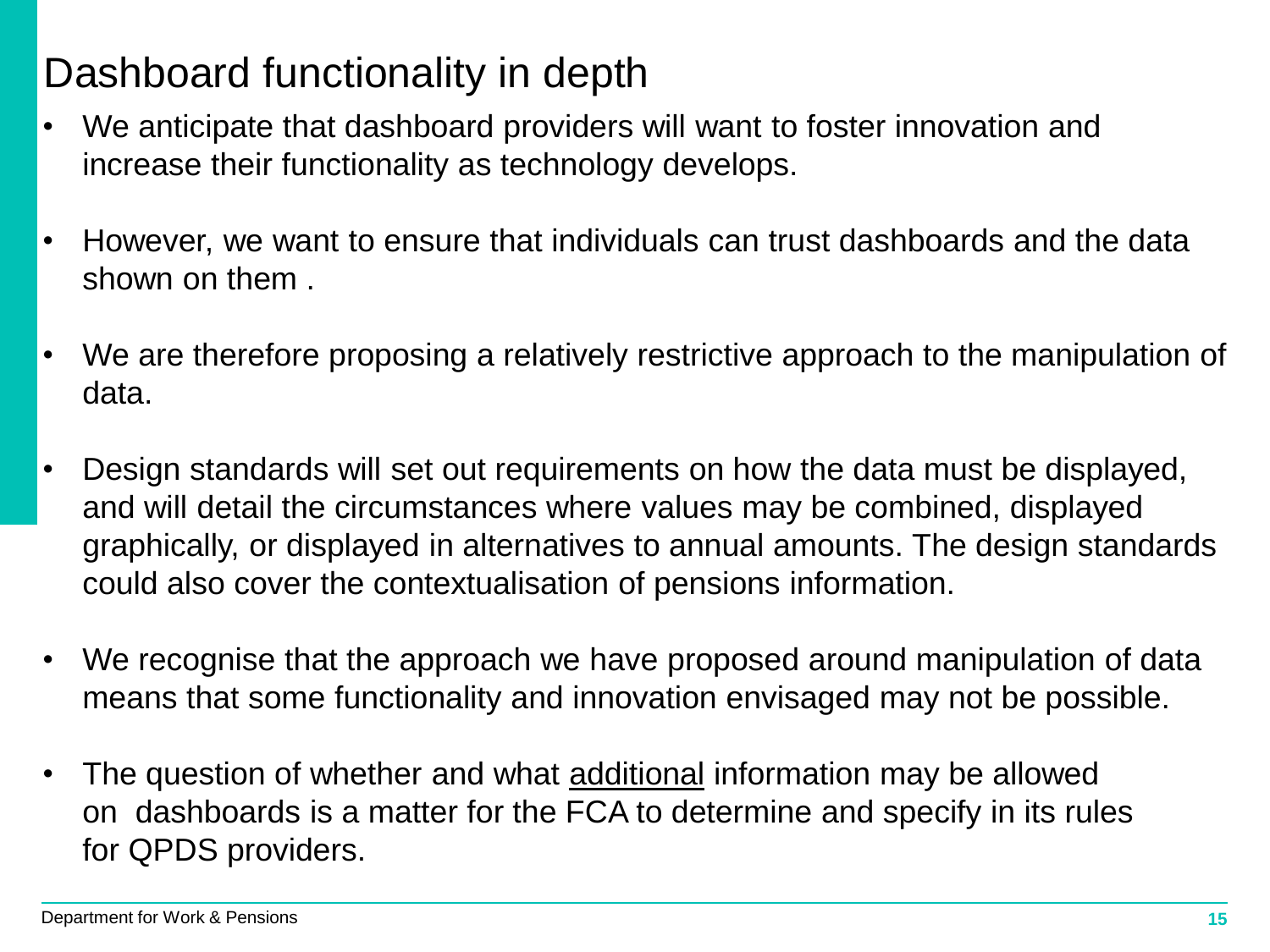## Exporting data off the dashboard

#### A data export might be

- a transfer from the dashboard to another area of the dashboard providers' systems;
- to another organisation;
- or to the user themselves.

Any export would be at the request of the user, putting them in control.

- There is a range of potential benefits: enabling innovative use and presentation of the data; using for other purposes, or simply enabling users to keep their own records.
- However, exporting data does bring the potential for an increase in risk particularly the potential that users may make (or be persuaded to take) irreversible decisions without sufficient information; undertaking activity outside the appropriate regulatory controls; and being more susceptible to scams or other such activity.
- We are keen to use the consultation to find the right balance, and to ensure that we have identified the right risk mitigations.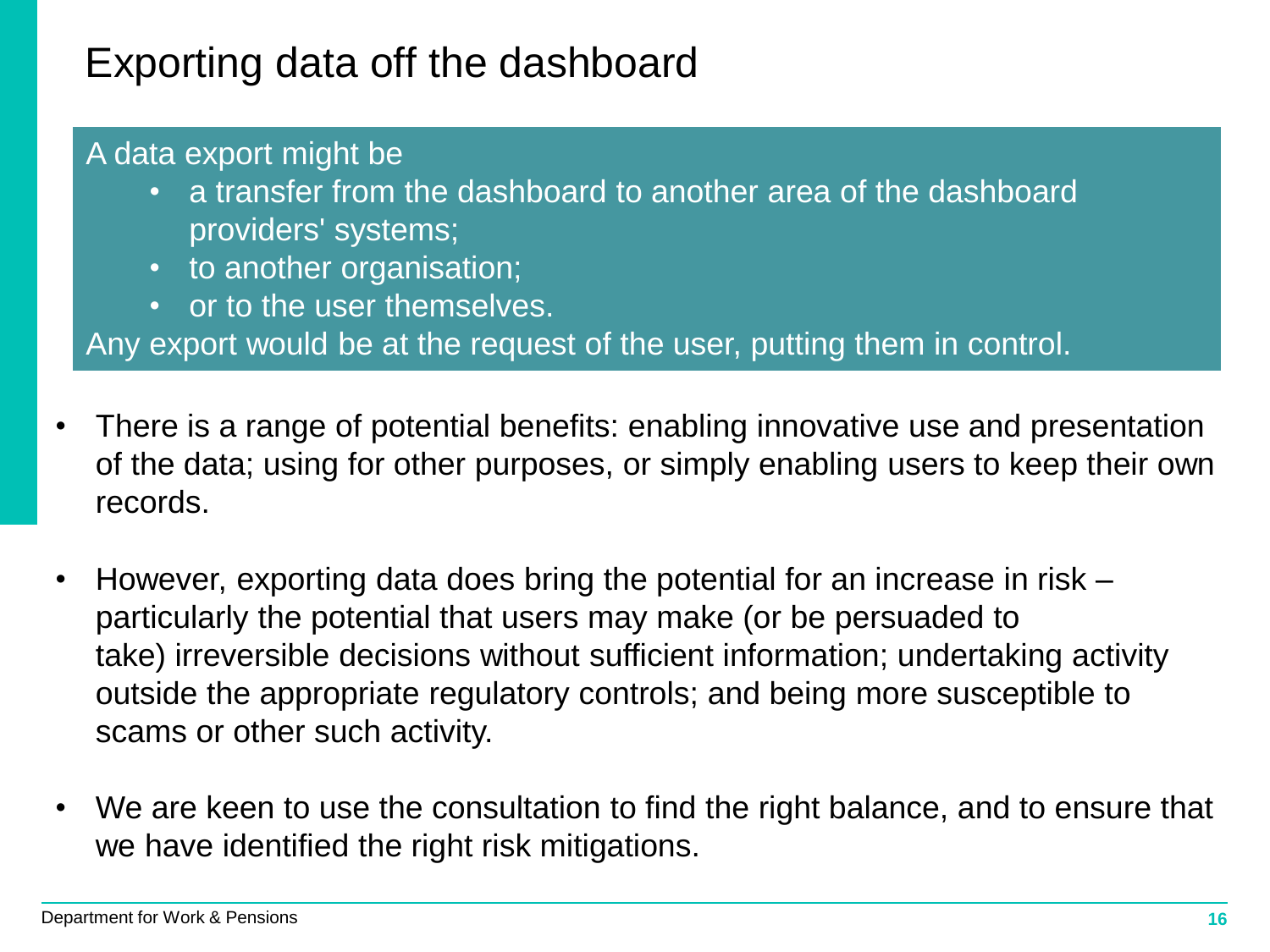## Risk Mitigation

- The potential for data export carries an element of risk and it is important that we consider mitigations.
- As set out earlier, the existing regulatory framework provides some mitigation, where, for example, financial advice and certain transactional activity is covered under existing oversight.
- However, any export of data means that data moves beyond the specific dashboard regulation, and we need to ensure that if it does, consumers are fully aware of the risks.





**Placement of the export function on the dashboard**

**Being clear about when data has moved off dashboards.**

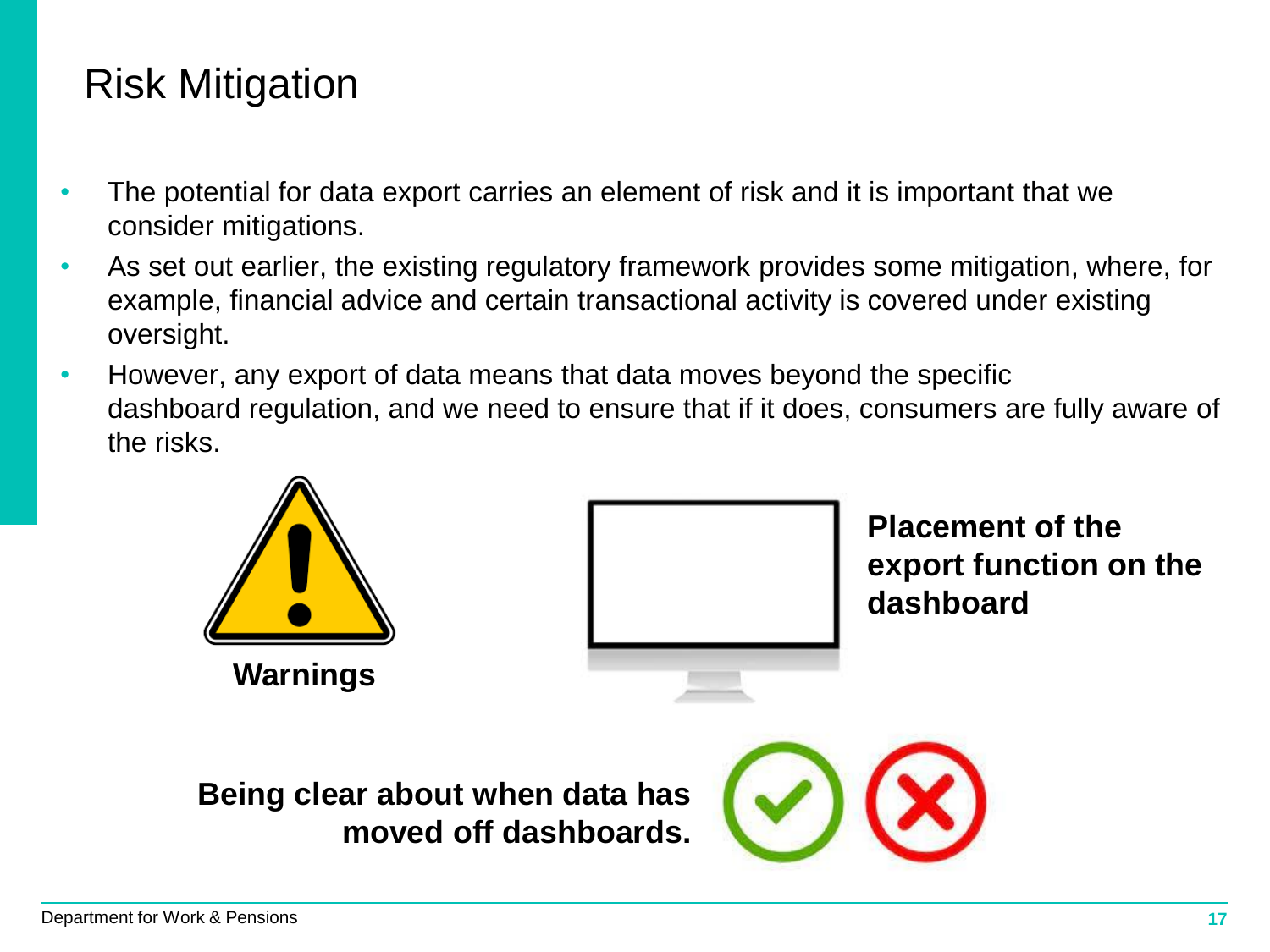## FCA regulation of QPDS operators

Any entity that wants to operate a QPDS must obtain:

- **FCA authorisation, if not already authorised**
	- FCA authorisation process: <https://www.fca.org.uk/firms/authorisation/process>
	- FCA Mission: Approach to Authorisation: [https://www.fca.org.uk/publication/corporate/our-approach](https://www.fca.org.uk/publication/corporate/our-approach-authorisation-final-report-feedback-statement.pdf)authorisation-final-report-feedback-statement.pdf

### • **the permission to operate a QPDS**

– HMT will amend the Regulated Activities Order (RAO) 2001 to make the provision of dashboards an FCA regulated activity.

The FCA will consult on a regulatory framework for operators of QPDSs later this year.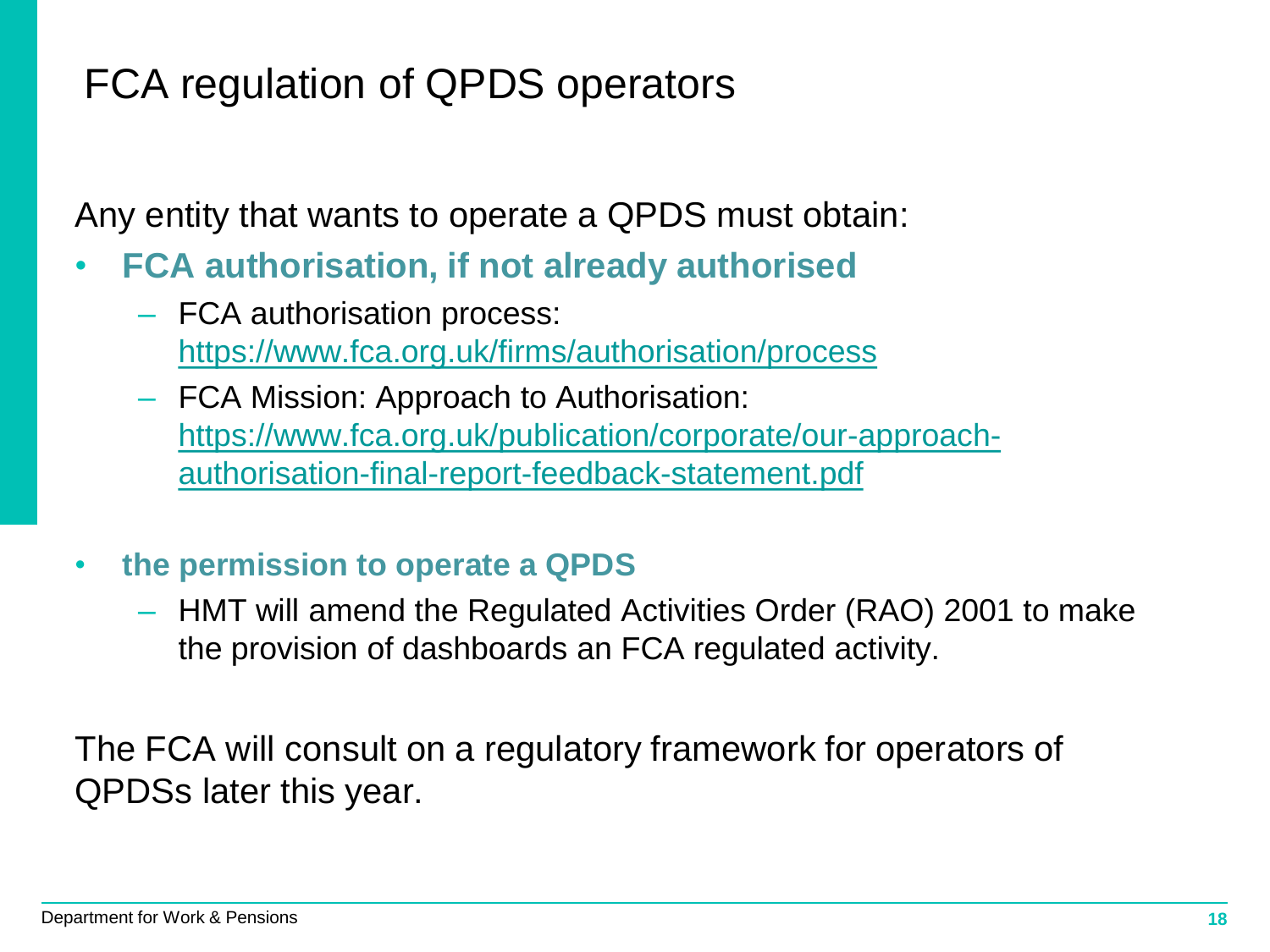## Reporting and Monitoring Requirements

QPDSs will be required to provide MaPS and the regulators with information relevant to their functions which will be used for a variety of reasons. The reporting requirements will help to monitor compliance and the success of the overall ecosystem and dashboard programme.

#### **Collecting research data**

- Assist with the evaluation of the dashboards service
- QPDSs would be required to report back to the regulators and DWP to ensure that the dashboard is providing the service it was designed to do.

#### **Reporting analytical and statistical information**

- To help the running of the dashboard and maintain a quality service.
- Allows MaPS to identify any problems with the dashboard which may need to be resolved.

#### **Monitoring of a QPDS performance**

• The exact details of what performance-related activities will be monitored will be set out in the service level standards. This would include monitoring the dashboards for things such as failed requests and downtime.